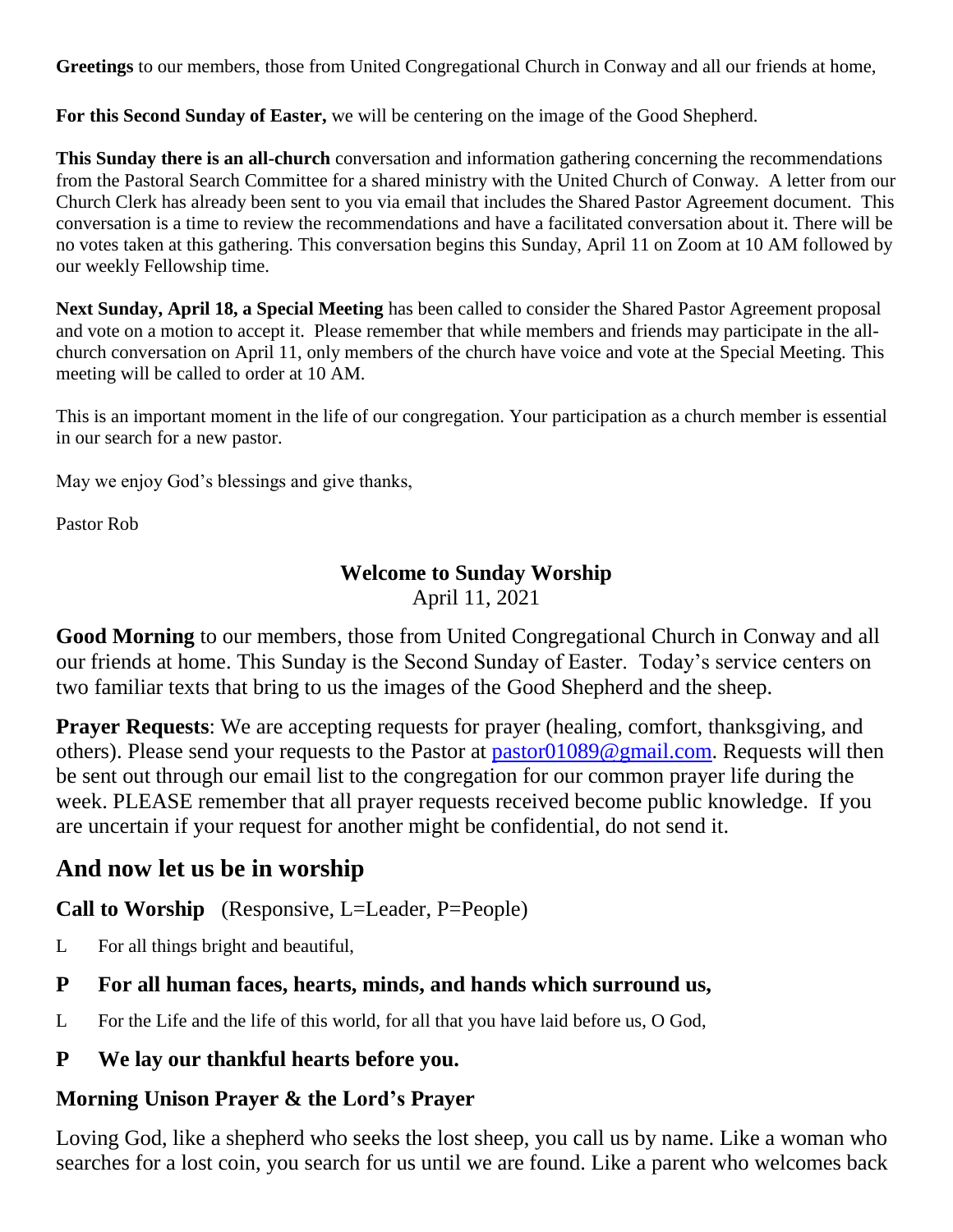a wayward child, you welcome all who come to you. For your love, your compassion, your care, we give you our thanks, in the name of Christ, our Savior and Redeemer who taught us to pray saying…*Our Father, who art in heaven, hallowed be thy name. Thy kingdom come, thy will be done, on earth as it is in heaven. Give us this day our daily bread and forgive us our debts as we forgive our debtors. And lead us not into temptation but deliver us from evil. For thine is the kingdom and the power and the glory forever. Amen.*

### **Prayers of the People**

Our prayers this morning focus on Jesus as the Good Shepherd with prayers of thanksgiving and with prayers of blessing. There will be time for personal prayer and meditation. Let us come to prayer.

Good Shepherd, Care Giver, Protector, from whom all our blessings flow, and in whose pasture, we live our lives, hear our prayers. Hear our offerings of thanksgiving. Praise be to you in all things and for all things. You provide sunlight and seasons. You bring forth the bounty by which we are sustained. In the midst of your creation, you have placed us with one foot on earth, and one foot that desires to stretch into eternity. In your wisdom, you have endowed us with incredible passion, unfathomable creativity, and the capacity to love you and each other. Praise be to you, O God.

Hear our prayers for your blessing. Bless those new to life and those new to death. Bless the tired and the hungry, the lonely and those who sit in darkness. Bless those here with us, and those who are not. Those who we remember that have gone before us into your safe keeping, those whom we desperately miss. Bless those who rejoice greatly this day. Those who are lifted by awe and wonder. Bless, O Lord, all your people and all your creation. Bless our endeavors to bring your love to others. Bless our ministries that bring the love and peace of Christ to those who struggle, who wander, who are lost and alone. Bless us in our endeavors to be a faithful community above all else, that our understanding of you and your Christ, may inform our leadership, that we may be good shepherds of what you have entrusted to us. Bless now these our private prayers as we come before you. (personal prayer time and meditation)

O God bless our congregation, and in your blessing, may we come to know your Christ as our shepherd, our protector, our comforter, and our friend. Amen.

# **Scripture Reading:** Psalm 23

This morning's first reading is perhaps the most familiar and fondest text in the entire bible. It is used by both the Hebrew and Christian community in worship and personal devotion. It has been put to music on countless occasions by composers such as: Bach, Schubert, Vaugh Williams, Duke Ellington and even more contemporary writers like Bobby McFerrin and Pink Floyd. Written by King David, this text has also been used in movies; from Elephant Man to Titanic, the 23<sup>rd</sup> Psalm has been recited in no fewer than 25 Hollywood productions. More importantly, it has become the one bible text most Christians learn by heart.

The LORD is my shepherd; I shall not want.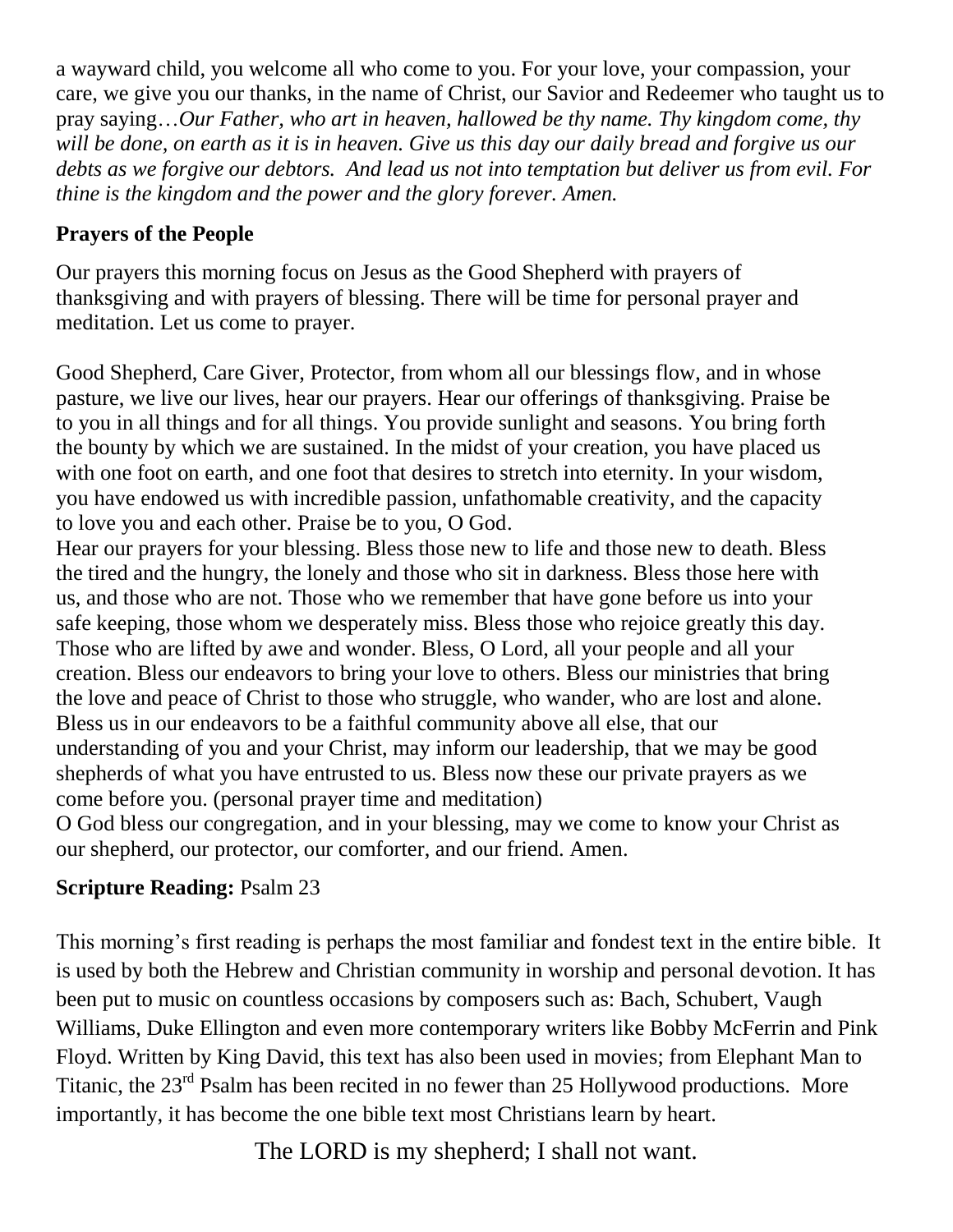He maketh me to lie down in green pastures: he leadeth me beside the still waters. He restoreth my soul: he leadeth me in the paths of righteousness for his name's sake. Yea, though I walk through the valley of the shadow of death, I will fear no evil: for thou art with me; thy rod and thy staff they comfort me. Thou preparest a table before me in the presence of mine enemies: thou anointest my head with oil; my cup runneth over. Surely goodness and mercy shall follow me all the days of my life: and I will dwell in the house of the LORD forever.

#### **Scripture Reading:** John 10:11-18

Our Gospel text for today takes place as Jesus leaves the temple in Jerusalem to return to the Mount of Olives. As he walks through the city, he finds a man born blind. Jesus heals the man and moves on. The man, whose sight has now been restored, finds himself in a difficult situation as he is confronted by the Pharisees in the temple. After a short discourse he is thrown out of the temple and eventually he meets Jesus again. As Jesus speaks to the man born blind, he also teaches his disciples and those who have gathered around him. Our Gospel Lesson is a part of that conversation.

*I am the good shepherd. The good shepherd lays down his life for the sheep. The hired hand, who is not the shepherd and does not own the sheep, sees the wolf coming and leaves the sheep and runs away—and the wolf snatches them and scatters them. The hired hand runs away because a hired hand does not care for the sheep. I am the good shepherd. I know my own and my own know me, just as the Father knows me and I know the Father. And I lay down my life for the sheep. I have other sheep that do not belong to this fold. I must bring them also, and they will listen to my voice. So, there will be one flock, one shepherd. For this reason, the Father loves me, because I lay down my life in order to take it up again. No one takes it from me, but I lay it down of my own accord. I have power to lay it down, and I have power to take it up again. I have received this command from my Father.*